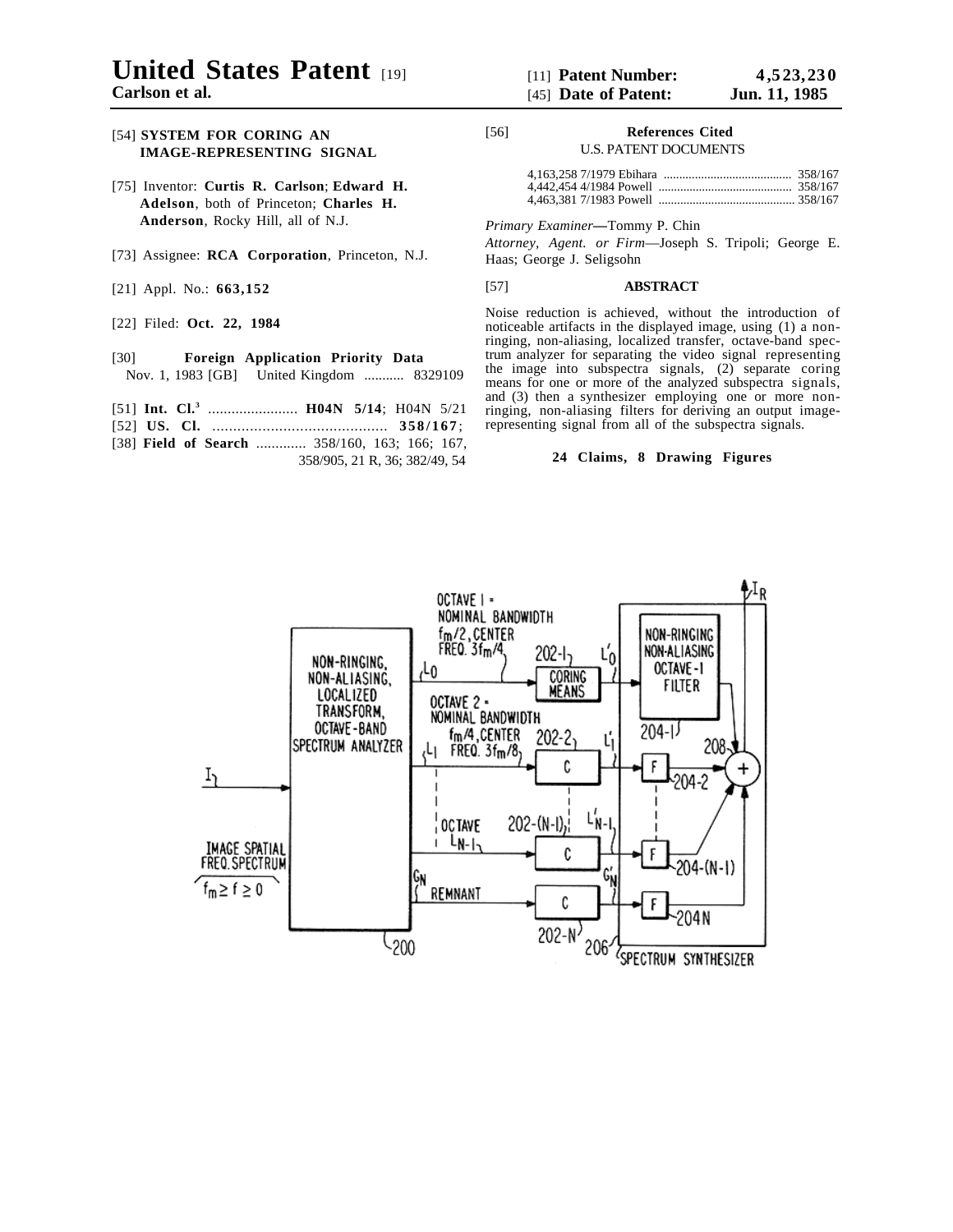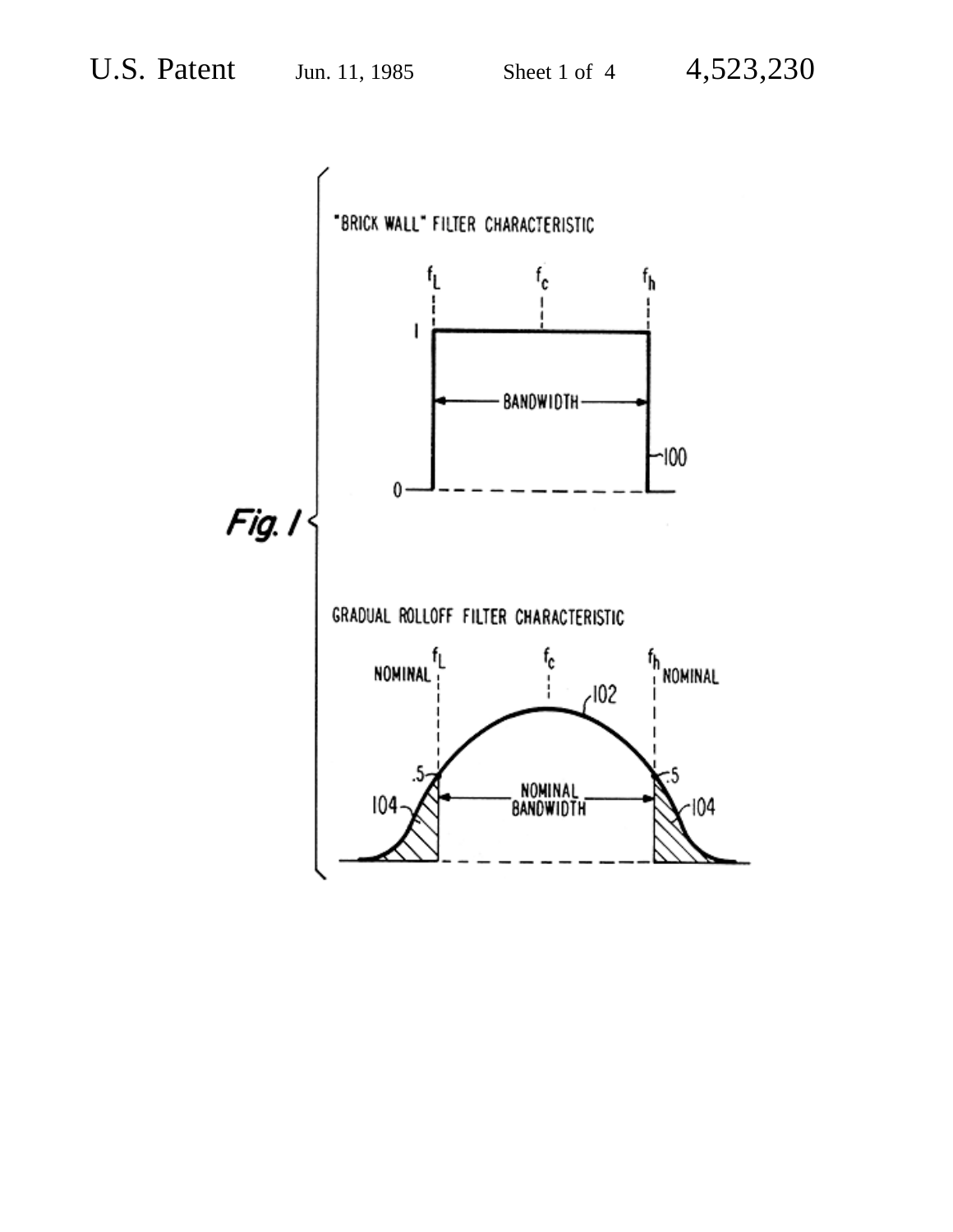

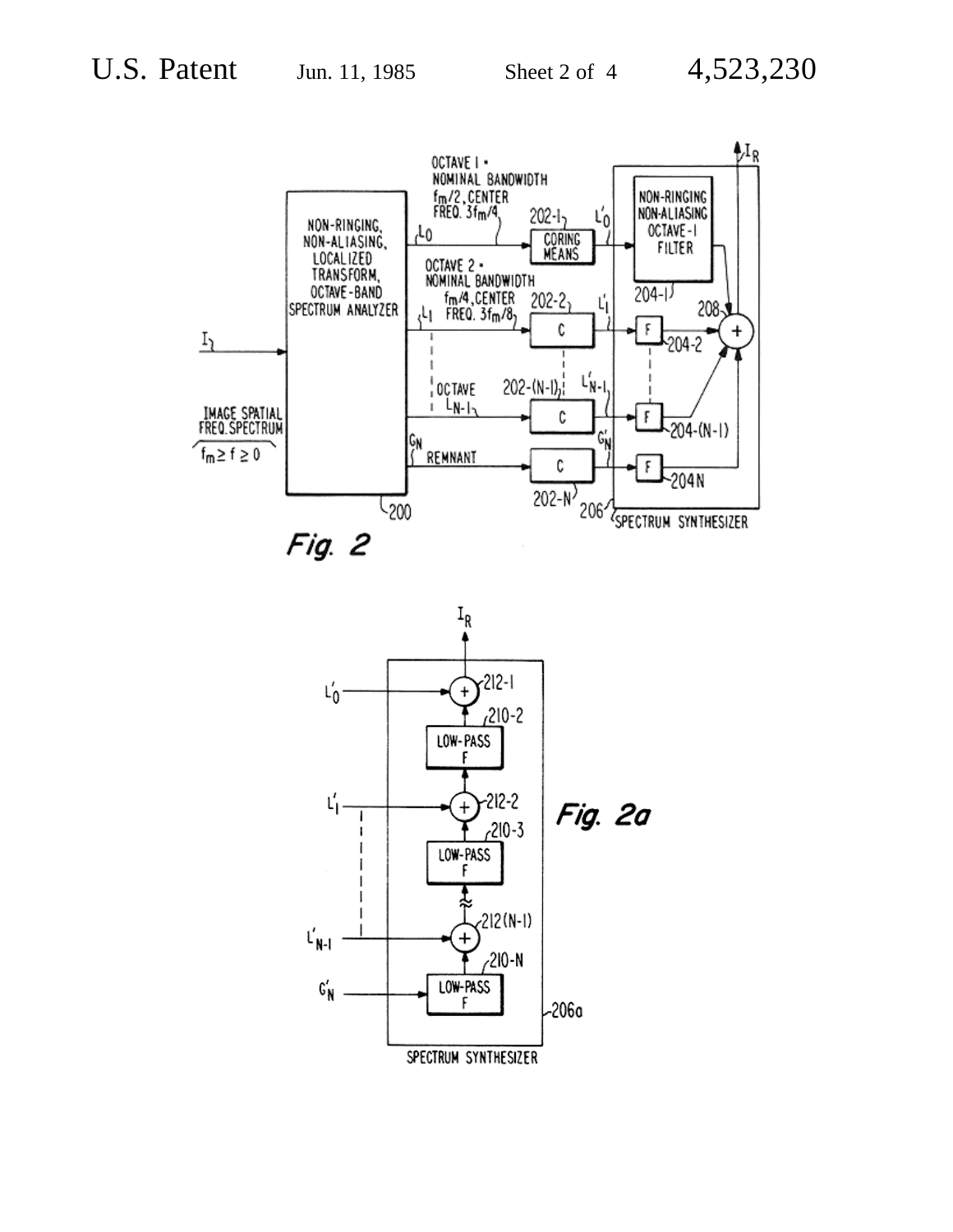

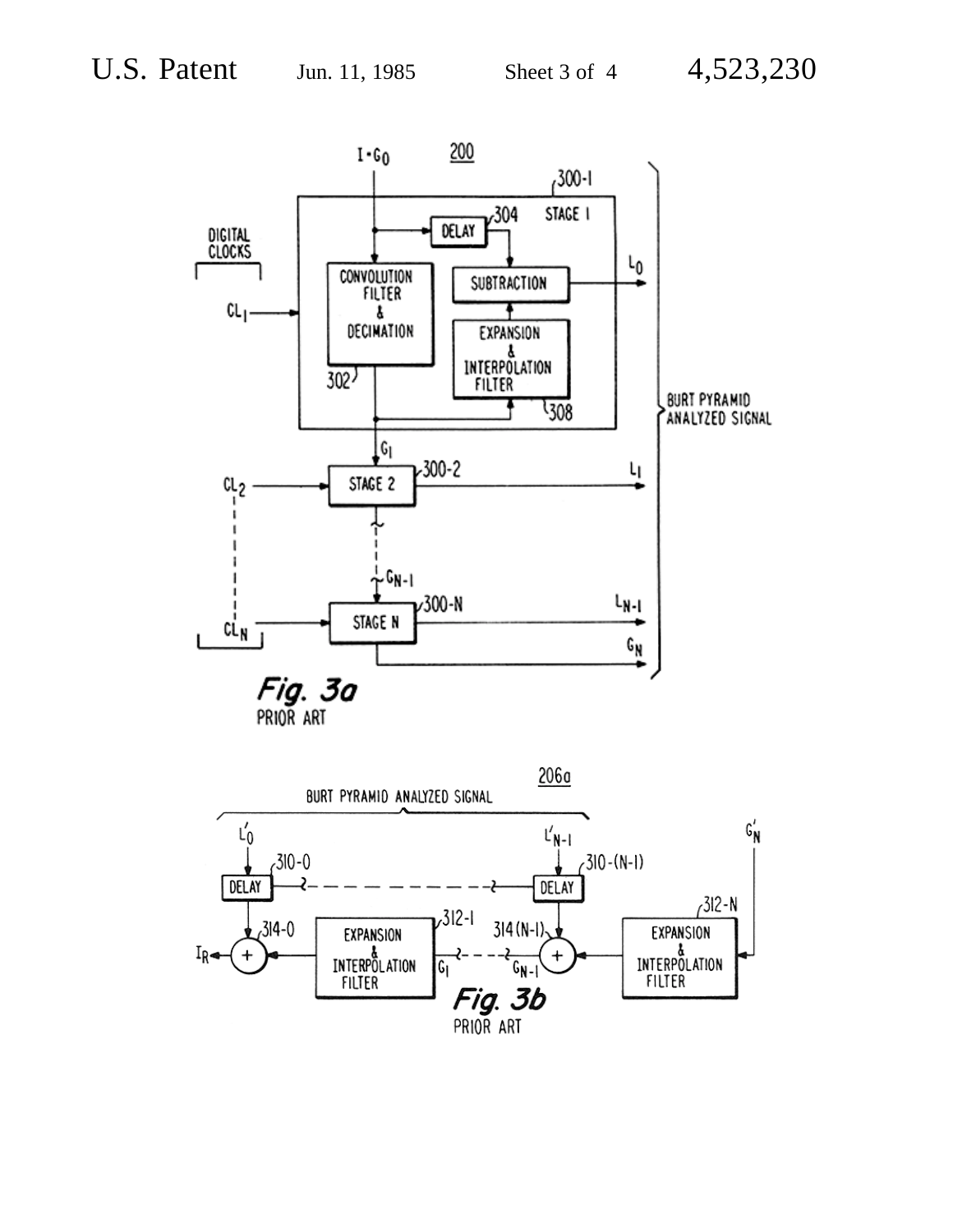

Fig. 4

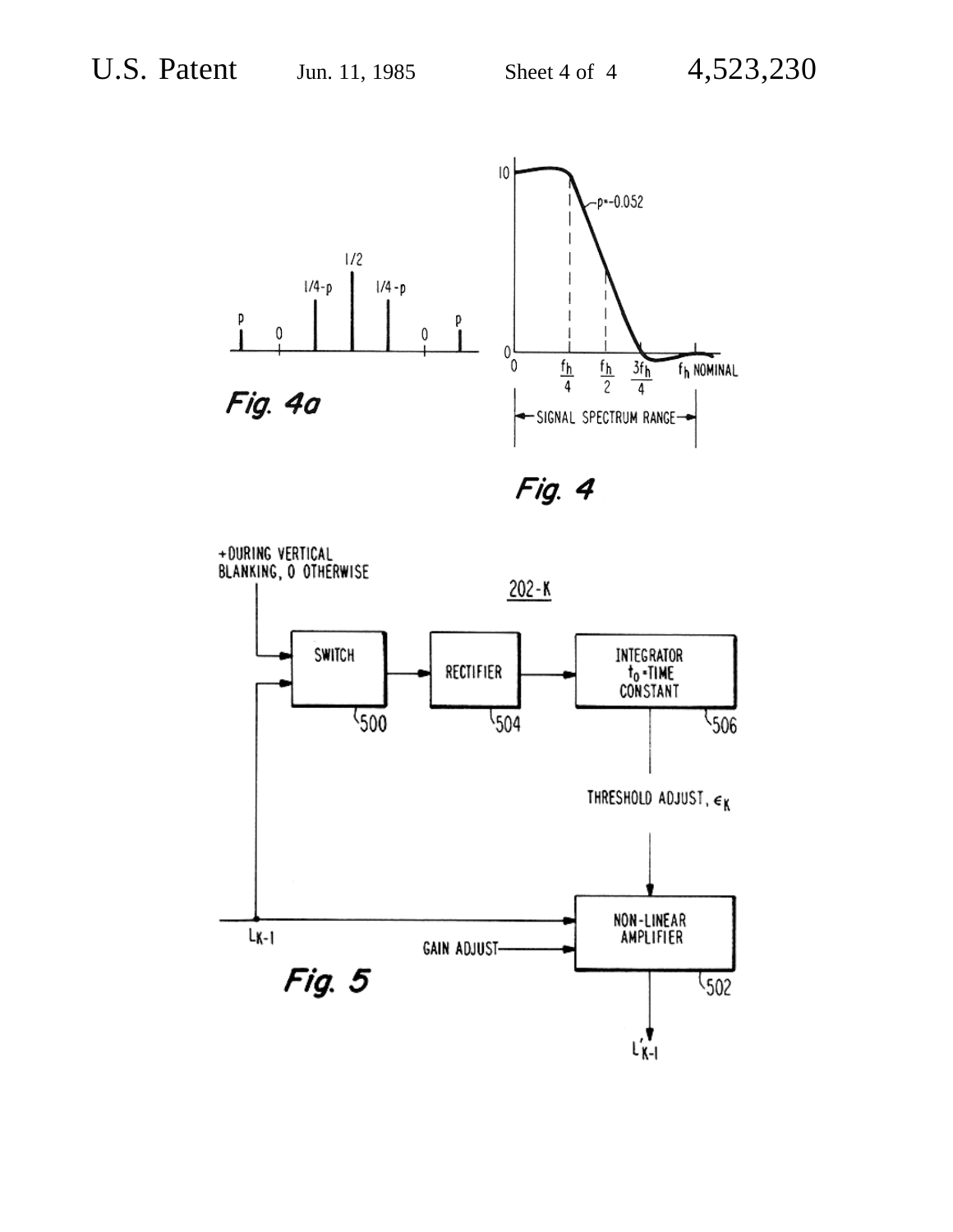10

#### **1 SYSTEM FOR CORING AN IMAGE-REPRESENTING SIGNAL**

#### BACKGROUND OF THE INVENTION

1. Field of the invention:

This invention relates to an image-processing system employing coring techniques for reducing the noise component of an image-representing signal, such as a television video signal. More particularly, this invention relates to such a system which reduces this noise component without introducing any significant amount of aliasing or other spurious spatial frequency components into the image-representing signal.

2. Description of the Prior Art:

Coring is a well known technique for reducing the noise component of an image-representing signal. Coring consists of selectively passing only those portions of the image-representing signal which have an absolute amplitude level exceeding a selected threshold magnitude. Coring is a non-linear process that inherently introduces spurious harmonic and intermodulation spatial frequency components into the image-representing signal. The relative power of these spurious spatial frequency components increase as the selected threshold magnitude increases. Therefore, the selection of the coring threshold magnitude is a tradeoff between that which is high enough to substantially reduce the noise component and yet is not so high as to introduce an intolerable amount of spurious spatial frequency components.

The noticeability of a noise component, to an observer of a displayed image derived from an imagerepresenting signal, depends on both (1) the spatial frequency spectrum of the noise component relative to the spatial frequency spectrum of the signal component of the displayed image and (2) on the operation of the human visual system in perceiving noise.

It has been found that human visual system appears to compute a primitive spatial-frequency decomposition of luminous images, by partitioning spatial frequency information into a number of contiguous overlapping spatial-frequency bands. Each band is roughly an octave wide and the center frequency of each band differs from its neighbors by roughly a factor of two. Research suggests that there are approximately seven bands or "channels" that span the  $0.5$  to 60 cycle/degree spatial-frequency range of the human visual system. The importance of these findings is that spatial frequency information more than a factor of two away from other spatia1 frequency information will be independently processed by the human visual system. It has been further found that the spatial-frequency processing that occurs in the human visual system is localized in space. Thus, the signals within each spatial-frequency channel are computed over small subregions of the image. These subregions overlap each other and are roughly two cycles wide at a particular frequency. If a sine wave grating image is employed as a test pattern, it is found that the threshold contrastsensitivity function for the sine wave grating image rolls-off rapidly as the spatial frequency of the sine wave grating image is increased. That is, high spatial frequencies require high contrast to be seen (≅20% at 30 cycle/degree) but lower spatial frequencies require relatively low contrast to be seen  $(\equiv 0.2\%$  at 3 cycle/degree). It has been found that the ability of the human visual system to detect a change in the contrast of a sine wave grating image that is above threshold also

is better at lower spatial frequencies than at higher spatial frequencies. Specifically, an average human subject, in order to correctly discriminate a changing contrast 75% of the time, requires roughly a 12% change in contrast for a 3 cycle/degree sine wave grating, but requires a 30% change in contrast for a 30 cycle/degree grating.

Based on the operation of the human visual system, it becomes clear that a relatively high signal-to-noise (S/N) ratio within an octave spatial frequency band tends to mask the noise (i.e. the noise becomes unnoticeable to an observer) and that this masking effect is more effective for a higher spatial frequency octave tham it is for a lower spatial frequency octave. This is true because of the relative decrease in both contrast sensitivity and change-in-contrast sensitivity of the human visual system at higher spatial frequencies. On the other hand, a relatively small high spatial frequency noise component superimposed on a nearly uniform background, which is comprised of dc (zero) or very low spatial frequency video components, is easily noticed by the human visual system. This is significant because real-world images, for the most part, have a spatial frequency spectrum in two dimensions which contains a large amount of relatively low spatial frequency signal energy and only a small amount of high frequency signal energy. This makes any high spatial frequency noise particularly noticeable.

If only a single coring means is employed to core the entire spatial frequency spectrum of an input image-representing signal, the selected threshold magnitude is likely to be too small to satisfactorily reduce the noticeable noise component in one or more octave portions of this spatial frequency spectrum, while at the same time being so high in one or more other octave portions of this spatial frequency spectrum that an intolerable amount of spurious spatial-frequency component artifact is introduced in the displayed image.

This problem can be avoided by first spectrum analyzing the input image-representing signal into a plurality of contiguous subspectra bands, then separately coring each of these bands with a different appropriate selected threshold magnitude, and finally synthesizing these cored bands into a single output image-representing signal which is employed to derive the displayed image.

Reference is made to U S. Pat No. 4,442,454, which issued Apr. 10, 1984 to Powell, and is entitled "Image Processing Method Using a Block Overlap Transformation Procedure." This Powell patent discloses a spectrum analyzer for separating the spatial frequency spectrum of an applied sampled two-dimensional image-manifesting signal input into three contiguous subspectra. The spectrum analyzer disclosed in Powell includes predetermined direct transform networks for deriving a fine-detailed (relatively high spatial frequency) subspectrum output at the sampling density of the input signal, an intermediate detail (relatively intermediate spatial frequency) subspectrum output at a reduced sampling density, and a coarse detail (relatively low spatial frequency) subspectrum output at a further reduced sampling density. Each of the respective subspectra output signals from the analyzer is individually first cored and then operated on by an inverse transform network. An expand/interpolation filter is used to increase the sampling density of each of the coarse-detail and intermediate-detail subspectra

15

20

25

30

35

40

45

50

55

60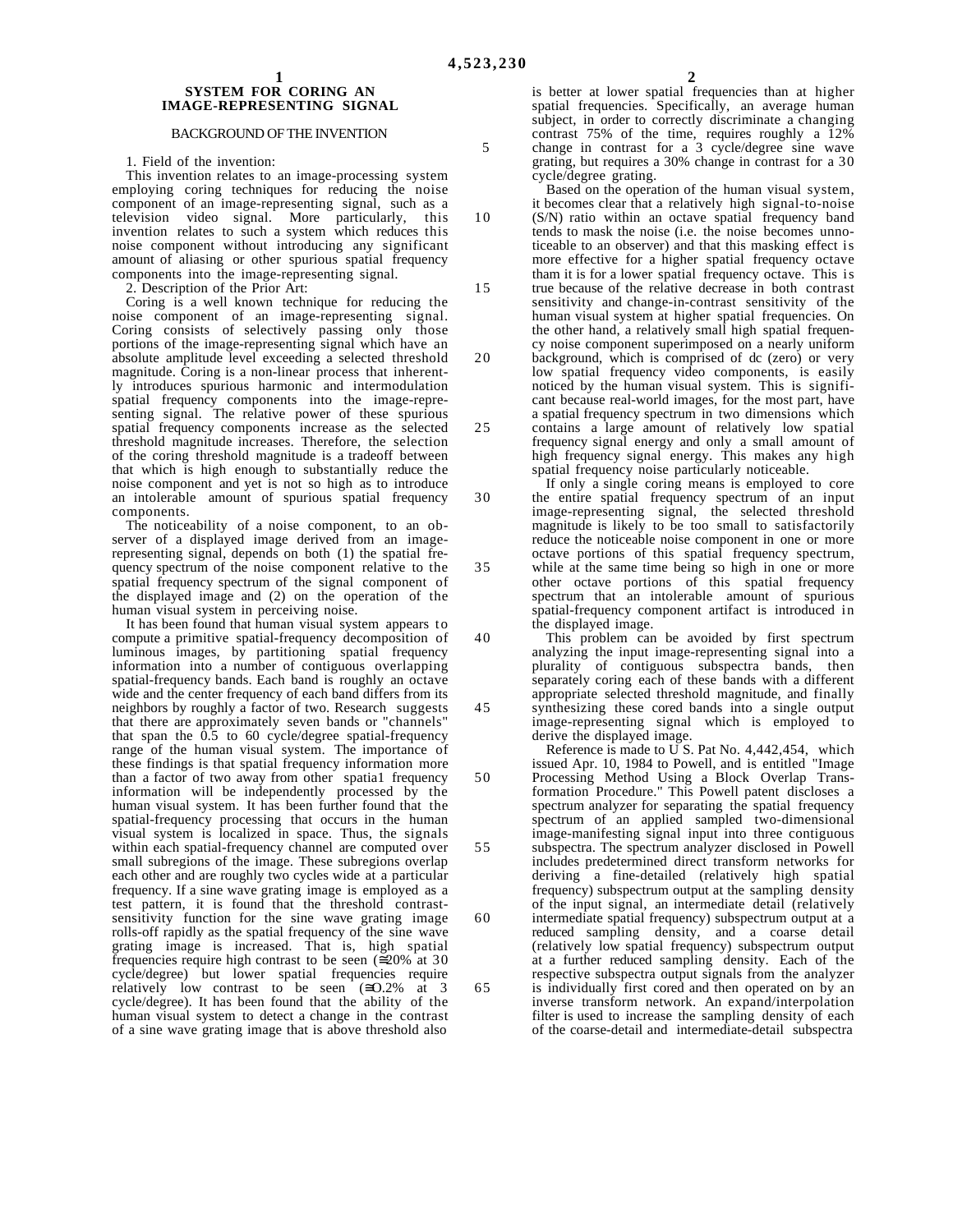10

15

20

back to the sampling density of the fine-detail subspectrum, after which the respective cored subspectra signals are summed to derive an output imagerepresenting signal used to provide a reduced-noise display of the represented image.

Powell is aware that image processing of imagerepresenting signals, for the purpose of reducing noise, tends to result in some distortion of local image values (i.e. an artifact of the processing itself is generated that is noticeable in the display of the processed image). In fact, the block overlap transformation procedure of Powell is intended to prevent a noticeable boundary from existing between adjacent blocks in the displayed image. These boundaries are undesirable because they lead to a checkerboard appearance in the displayed image that is unacceptable for high quality image reproduction. Powell also realizes that some distortion of local image values necessarily results from the non-linear coring process, and that this produces an artifact that noticeably affects both the displayed image signal and the residue of unwanted noise. Nevertheless, Powell believes that such an artifact of the coring process has to be tolerated in order to realize the desired noise reduction.

#### SUMMARY OF THE INVENTION

The image processing system of the present invention permits any noise component originally present in the spectrum of an input image-representing signal to be reduced in the spectrum of the output image-representing signal without introducing any significant amount of aliasing or other spurious spatial frequency component in the spectrum of the output image-representing signal. Thus, the present invention does not require that noticeable artifacts of the processing itself be tolerated in order to realize the desired noise reduction.

More specifically, the image processing system of the present invention is comprised of a substantially nonringing, non-aliasing, localized transform spectrum analyzer that is responsive to an input imagerepresenting signal defined in at least one dimension of the represented image by a spectrum of spatial frequencies within a range extending from a maximum frequency f*m* down to zero. The analyzer separates the input-signal spectrum in descending spatial frequency order starting from f*m* into a group of one or more contiguous bandpass subspectra output signals each of which has a nominal bandwidth no greater than one octave within the  $f<sub>m</sub>$  to zero range, and into a remnant subspectrum output signal containing all those spatial frequencies of the input signal spectrum which are below those contained in the lowest spatial frequency bandpass subspectrum output signal. The image processing system further comprises means for coring at least one of the bandpass subspectra output signals, thereby introducing spurious out-of-band spatial frequency components into each cored subspectrum output signal. Coupled to the analyzer through the coring means is a spectrum synthesizer that is responsive to all of the subspectra signals from the analyzer being applied thereto for deriving an output image-representing signal. This synthesizer is comprised of substantially non-ringing, non-aliasing filter means individually associated with the subspectrum of at least each cored signal that is lower than the highest spatial frequency bandpass output signal. The filter means individually associated with a subspectrum substantially removes at least those spurious frequency components therefrom which are above-band with regard to that subspectrum. The synthesizer is further comprised of means for summing all of the subspectra signals, including both any that has been cored and/or filtered and any that has been neither cored nor filtered, thereby to derive the aforesaid output image representing signal.

A practical implementation of the present invention, for operating in real time on an input video signal representing a scanned television image, may employ a so-called Burt Pyramid spectrum analyzer and Burt Pyramid synthesizer of a type disclosed in co-pending U.S. patent application Ser. No. 596,817, filed Apr. 4 , 1984 by Carlson et al., and assigned to the same assignee as the present invention.

#### BRIEF DESCRIPTION OF THE DRAWING

FIG. **1** comprises respective graphs comparing a "brickwall" filter characteristic to a gradual rolloff filter characteristic;

FIG. **2** is a functional block diagram of an idealized embodiment of the present invention;

FIG. **2a** illustrates an alternative embodiment of the spectrum synthesizer of FIG. **2**;

FIG. **3a** illustrates a Burt Pyramid spectrum analyzer which is useful in a practical implementation of the spectrum analyzer of FIG. **2**;

FIG. **3b** illustrates a Burt Pyramid synthesizer which is useful in a practical implementation of the spectrum synthesizer of FIG. **2a;**

FIG. **4** is a graph of the baseband envelope of a seven multiplier-coefficient kernel weighting function having the respective values shown in FIGS. **4** and **4a** of the convolution or interpolation filter of a Burt Pyramid analyzer and/or synthesizer useful in implementing the present invention; and

FIG. **5** is a block diagram of a preferred embodiment of the coring means of FIG. **2**, which coring means is suitable for coring a video signal defining a scanned two-dimensional television image.

#### DESCRIPTION OF THE PREFERRED EMBODIMENTS

The distinctive feature of the present invention is that its spectrum analyzer and synthesizer each incorporates only filters having gradual rolloff filter characteristics, rather than "brickwall" filter characteristics. FIG. **1** illustrates the distinction between an idealized "brickwall" filter characteristic and a generalized gradual rolloff filter characteristic. As indicated by graph **100** , within a passband extending from a lower cutoff frequency  $f<sub>L</sub>$  to an upper cutoff frequency  $f<sub>L</sub>$ , a "brickwall" filter passes frequency components of a signal without attenuation, while all out-of-band frequency components of this signal below  $f<sub>L</sub>$  or above  $f_h$  are completely attenuated. The center frequency  $f_c$  of the band is equal to the average of the respective cutoff frequencies  $f_h$  and  $f_L$ , while the bandwidth is equal to the difference between the respective cutoff frequencies  $f<sub>h</sub>$ and  $f<sub>L</sub>$ . If the filter is a bandpass filter, the value of the lower cutoff frequency f<sub>L</sub> is greater than zero. However, if the filter is a low-pass filter, the value of the lower cutoff frequency f<sub>*l*</sub> is zero.

In a spectrum analyzer for separating the frequency spectrum of an input signal into a plurality of contiguous subspectra signals, a "brickwall" filter characteristic completely prevents frequency components within one subspectrum from contaminating an adjacent subspectrum. However, the problem with a "brickwall"

25

30

35

40

45

50

55

60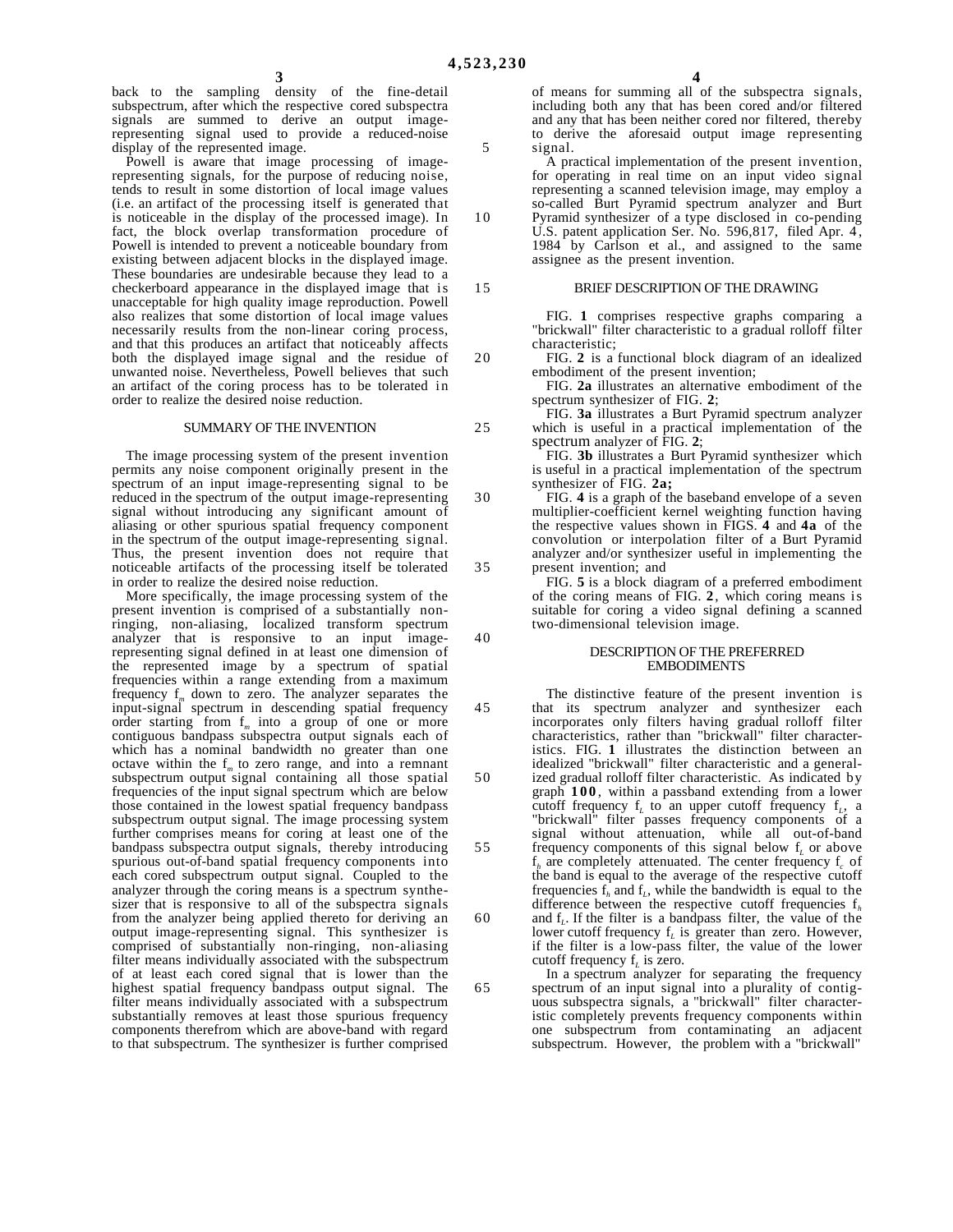filter is that it rings when shock-excited by the energy of an out-of-band high-frequency pulse. For example, consider a video signal representing a horizontally scanned image comprised of a bright narrow light stripe surrounded by a relatively dark, substantially large uniform background area. The relatively dark background will contain spatial frequencies that fall within a relatively low spatial frequency subspectra. However, when the horizontal scan passes across the edge of the narrow bright light vertical stripe, a short, highamplitude pulse is generated in the video signal that shockexcites a low spatial frequency subspectrum "brickwall" filter into ringing. This causes a high spatial frequency bright ringing artifact to be generated which is superimposed on the portion of the dark background immediately following the bright vertical stripe. Such an artifact is quite noticeable because, as mentioned earlier, the human visual system is quite sensitive to a high spatial frequency spurious component superimposed on a low spatial frequency background. The present inventors point out it is undesirable to remove noticeable noise present in the original input signal by a process which, in itself, adds noticeable artifacts to the displayed image.

A generalized gradual rolloff filter characteristic for a bandpass filter is shown in graph **102** that has a center frequency  $f_c$ . Since the rolloff is gradual, there are no distinct lower and upper cutoff frequencies  $f<sub>L</sub>$  and  $f<sub>h</sub>$  to define the bandwidth of the passband of the filter. Instead, the nominal lower and upper cutoff frequencies  $f<sub>L</sub>$ and  $f<sub>h</sub>$  are defined by those frequencies at which the  $30$ filter attenuates an input signal by a preselected amount (e.g. the half-power points shown in FIG. 1). The nominal bandwidth of the filter is then the difference between the nominal upper cutoff frequency f*h* and the nominal lower cutoff frequency  $f_L$ . However, as indicated by the shaded regions **104** in FIG. **1**, a small amount of the energy in a given subspectrum band of a spectrum analyzer employing gradual rolloff filters will result in the contamination of adjacent subspectrum bands. This has a tendency to produce spurious aliasing spatial frequencies in an image-processing system employing sampled and subsampled signals. However, the imageprocessing system of the present invention, described in detail below, minimizes the effect of any aliasing.

In the case of a gradual rolloff bandpass filter, shown generally by graph **102** of FIG. **1**, rolloff usually occurs on both the higher and lower frequency sides of the center frequency f<sub>c</sub>. In the case of a gradual rolloff lowpass filter, however, only the high frequency side so of the center frequency f<sub>c</sub> actually rolls off. The exact shape of the roll-off of any specific gradual rolloff filter characteristic is a matter of design. Design criteria suitable for gradual rolloff filters employed by the image-processing system of the present invention is discussed in more detail below.

FIG. **2** is a functional block diagram of an idealized embodiment of the present invention. A non-ringing, non-aliasing localized tramsform octave-band spectrum analyzer **200** has an image-representing signal **I** supplied as an input thereto. In principle, input signal **I** can be a continuous analog signal, a sampled analog signal (such as is employed by CCD imagers and signaltranslators) or a sampled digital signal (such as is derived from an analog-to-digital converter). In practice, however, image processing of the type being discussed is nearly always carried out on a sampled imagerepresenting signal by a spectrum analyzer employing a digital computer in non-real time or, alternatively, employing physical hardware that may operate either in

real time or in non-real time. Therefore, for illustrative purposes, it is assumed that input signal **I** is a sampled signal, rather than a continuous signal.

- 10 15 20 25 30 As indicated in FIG. **2**, the image-representing signal **I** is defined in at least one dimension of the represented image by a spectrum of spatial frequencies within a range extending from a maximum frequency f<sub>m</sub> to zero. In order that signal **I** contain no spatial frequencies higher than f*m*, it is assumed to have been passed through a prefilter. For illustrative purposes, it will be assumed that input signal **I** is a temporal video signal derived from a conventionally scanned twodimensional television image (although this is not essential). In any case, analyzer **200** separates the spatial frequency spectrum of input signal **I** into **N** (where **N** is any given integer) contiguous bandpass subspectra output signals  $L_0$ . . .  $L_{N-1}$ , and a remnant subspectrum output signal G*N*. Bandpass subspectra output signals  $L_0$ ...  $L_{N-1}$  are arranged in descending spatial frequency order, starting from f*m*, into respective nominal bandwidths of one octave within the range f*m* to zero. Remnant subspectrum output signal  $\tilde{G}_0$  contains all those spatial frequencies of the spectrum of input signal **I** which are below those contained in the  $(N-1)$  bandpass subspectrum (which is the lowest spatial frequency bandpass subspectrum). More specifically, as shown in FIG. **2**, octave **I** has a nominal bandwidth of  $f_m/2$  and a center frequency of  $3f<sub>m</sub>/4$ , octave 2 has a nominal bandwidth of  $\bar{f}<sub>m</sub>/4$  and a center frequency of 3f*m*/8, and so forth.
	- Each of coring means **202-1** . . . **202-N** has a corresponding one of the subspectra output signals  $L_0$ .  $\ldots$  L<sub>N–1</sub> and G<sub>N</sub> applied as an input thereto. Respective outputs  $L_0$ . . .  $L_{N-1}$  and  $G_N$  from coring means **202-1** . . . **202-N** are applied to corresponding ones of nonringing, non-aliasing filters **204-1** . . . **204-N** of spectrum synthesizer **206**. Spectrum synthesizer **206** also includes summer **208** for summing the respective outputs from filters **204-1** . . . **204-N** to derive a
- 40 45 50 55 60 65 reconstructed output image-manifesting signal **I***<sup>R</sup>* Spectrum analyzer **200** performs a linear transformation on the image spatial frequency spectrum of the image-representing input signal **I**. Therefore, in the ideal case in which spectrum analyzer **200** provides a substantially non-ringing, nonaliasing localized transform, no significamt amount of baseband spatial frequency will be present in any of the respective outputs from spectrum analyzer **200** which is not also present in the image spatial frequency spectrum of the input image-representing signal **I**. Thus, no significant amounts of spurious spatial frequency components are introduced by spectrum analyzer **200**. However, coring means **202- 1** . . . **202-N**, which inherently operate in a nonlinear manner, do introduce spurious spatial frequency components in each of the output signals  $L_0'$ . . .  $L_{N-1}'$ and  $G'_{N}$ . These spurious spatial frequency components are comprised of harmonic components and intermodulation components of the subspectrum spatial frequencies applied as an input to each of coring means **202-1** . . . **202-N**. All harmonics of any spatial frequency within an octave-bandwidth subspectrum have spatial frequencies above that octave-bandwidth subspectrum. Also, those intermodulation components having a spatial frequency equal to the sum of different spatial frequencies within an octave-bandwidth subspectrum are situated above that octaveband-width subspectrum. Further, those intermodula-

5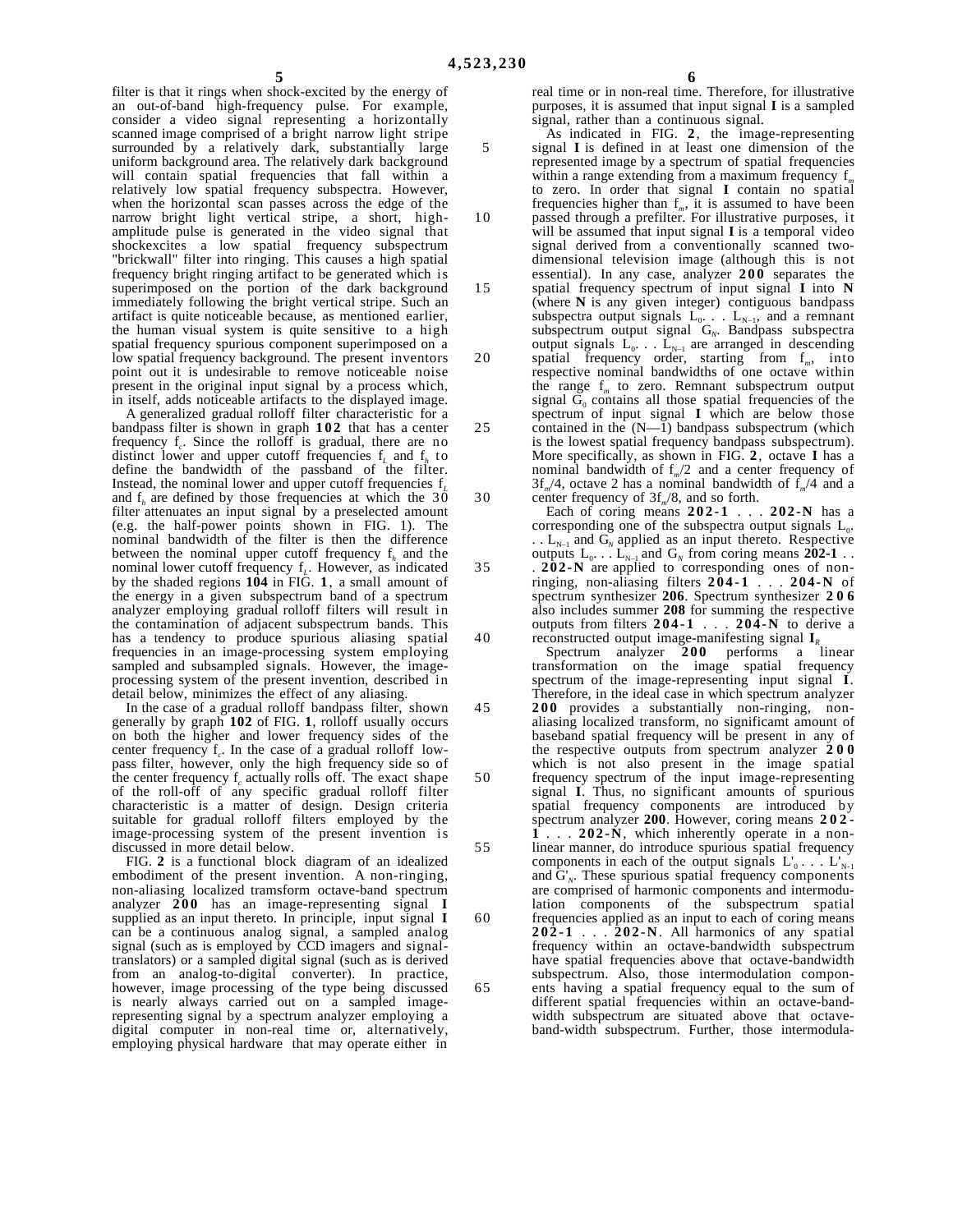tion components having a spatial frequency equal to the difference between different spatial frequencies. within an octave-bandwidth subspectrum are situated below that octave-bandwidth subspectrum.

If the output from a coring means operating on an octave-bandwidth subspectrum input were applied to a bandpass filter exhibiting a "brickwall " characteristic (of the type shown in graph **100** of FIG. **1**), all the spurious spatial frequencies of the harmonic and intermodulation components generated by the coring means would be rejected by the filter. However, for the reasons discussed above, such a "brickwall" characteristic filter would tend to introduce shock-excited spurious spatial frequency ringing components. In order to avoid introduction of such spurious spatial frequency ringing components, such bandpass filter should have a gradual rolloff filter characteristic (such as shown in graph **102** of FIG. **1**) and a nominal bandwidth of an octave. In this latter case, a small amount of out-of-band harmonic and intermodulation spatial frequency components will not be completely rejected because of the presence of the outof-band portions of the gradual rolloff filter characteristic (i.e., the shaded portions **104** shown in FIG. **1**). However, as discussed in more detail below, the amount of spurious spatial frequency components due to a gradual rolloff characteristic can be made insignificant (i.e. essentially unnoticeable in a displayed image) by proper filter design.

Each of filters **204-1** . . . **204-(N–1)** of spectrum synthesizer **206** may be bandpass filters or, alternatively, low-pass fiters. In the case in which these filters are bandpass filters, each filter has a center frequency and a nominal bandwidth corresponding to the octave subspectrum with which it is associated. In the case in which these filters are low-pass filters, they have a nominal bandwidth from zero to a nominal upper cutoff frequency that is the same as that of a corresponding bandpass filter associated with the same octave subspectrum. Filter **204-N** associated with the remnant subspectrum, is a low-pass fiter having a nominal upper cutoff frequency substantially equal to a lower cutoff frequency of the (N—1 ) octave subspectrum.

If low-pass (rather than bandpass) filters are employed for octave fiters **204-1** . . . **204-(N–1)** the below-band difference (beat) spurious spatial frequency components of the coring process will not be rejected. However, such beat intermodulation signals tend to be low-level signals that are not easily noticed by the human visual system if present in a displayed image. In part this is because these lower spatial frequency beats are de-localized and randomly overlapping, and in part this is due to the masking effect of the relatively high-level signal content of most real world images in the lower spatial frequency portion of the image spatial frequency spectrum. Further, in practical systems suitable nonringing, non-aliasing gradual rolloff characteristics are more easily implemented for low-pass fiters than for bandpass filters.

Although, in FIG. **2**, each and every one of the subspectra output signals from analyzer **200** has an individual coring means associated therewith, it is not essential to the present invention that this be the case. All that is required is that at least one of the subspectra output signals has a coring means individually associated therewith. However, if any of the coring means **202-2** . . . **202-N**, associated with subspectra composed of spatial frequencies below those of octave **1** (that is the highest spatial frequency subspectrum) is present, it must have a corresponding one of filters

**204-2** . . . **204-N** of spectrum synthesizer **206** individually associated therewith in order to substantially remove therefrom at least the above-band spacious spatial frequency components due to the nonlinear coring process. However, in the case of the octave **1** subspectrum, corresponding filter **204-1** of spectrum synthesizer **206** often is dispensed with. The reason for this is that most image displays are incapable of resolving spatial frequencies higher than the maximum spatial frequency  $f_m$  of the octave 1 subspectrum. Because any above-band spurious spatial frequencies present in the synthesized output signal  $I_R$  cannot be resolved in the image display, there is no need, in this particular case, to filter them out.

It is optional whether or not spectrum synthesizer **206** includes a non-ringing, non-aliasing filter individually associated with any one of the subspectra outputs in which coring is omitted. However, summer **208** sums all of the **N** bandpass and the remnant separate subspectra signals derived from spectrum analyzer **200** , regardless of whether coring is omitted and/or filtering is omitted from any of the subsepctra output signals from

30 40 spectrum analyzer **200**. Reference is now made to FIG. **2a**, which illustrates a modified spectrum synthesizer **206a** which can be substituted for the spectrum synthesizer **206** of FIG. **2** . Spectrum synthesizer **206a** employs a plurality of lowpass filters **210-2** . . . **210-N** and partial summers **212-1** . . . **212-(N–1).** Low-pass filter **210-2** has a nominal upper cutoff frequency equal to one-half the maximum spatial frequency f*m* of the image spatial frequency spectrum of the input image-manifesting signal **I** (that is the upper cutoff frequency of the octave **2** subspectrum). in a similar manner, each of the lowpass filters **210-3** . . . **210-(N–1)** has a nominal upper cutoff frequency equal to that of the octave subspectrum with which it is associated. Low-pass filter **210-N** has a nominal upper cutoff frequency equal to the nominal lower cutoff frequency of the **(N–1)** octave subspectrum.

In FIG. **2a**, the filters and partial summers in reverse ordinal order are intercoupled in cascade. The result is that the lowest spatial frequency subspectrum signal (cored remnant signal G'*N*) is successively filtered, in turn, by each of the cascaded low-pass filters **210-N** . . . **210-2**. As indicated in FIG. **2a**, next-to-lowest spatial frequency subspectrum signal  $L'_{N-1}$  and the output of filter **210-N** are summed by partial summer  $212-(N-1)$ , and then successively filtered, in turn, by each of the cascaded low-pass filters **210-(N–1)** . . . **210-2** . In a similar manner, each of the cored higher spatial frequency octave subspectra signals  $L'_{(N-2)}$ .  $\ldots$   $L'_{2}$  is successively filtered, in turn, by all of the filters of spectrum synthesizer **206a** which are shown in FIG. **2 a** above that cored subspectrum signal. Finally, the output from filter **210-2** is summed with the cored highest spatial frequency octave subspectrum  $L_0$  by partial summer 212-1 to derive a reconstructed output imagerepresenting signal  $I<sub>R</sub>$  in FIG. 2a, it is assumed that the image display cannot resolve spatial frequencies above the maximum spatial frequency  $f_m$  of the input image spectrum, so that it is not necessary to provide a lowpass filter for the output from partial summer **212-1**.

Based on the discussion of FIGS. **2** and **2a**, it is essential to the present invention that no output subspectrum signal from spectrum analyzer **200**, other than the remnant signal, have a nominal bandwidth of more than one octave. However, the principles of the present invention apply to analyzed bandpass subspectra signals

5

10

15

20

25

35

45

50

55

60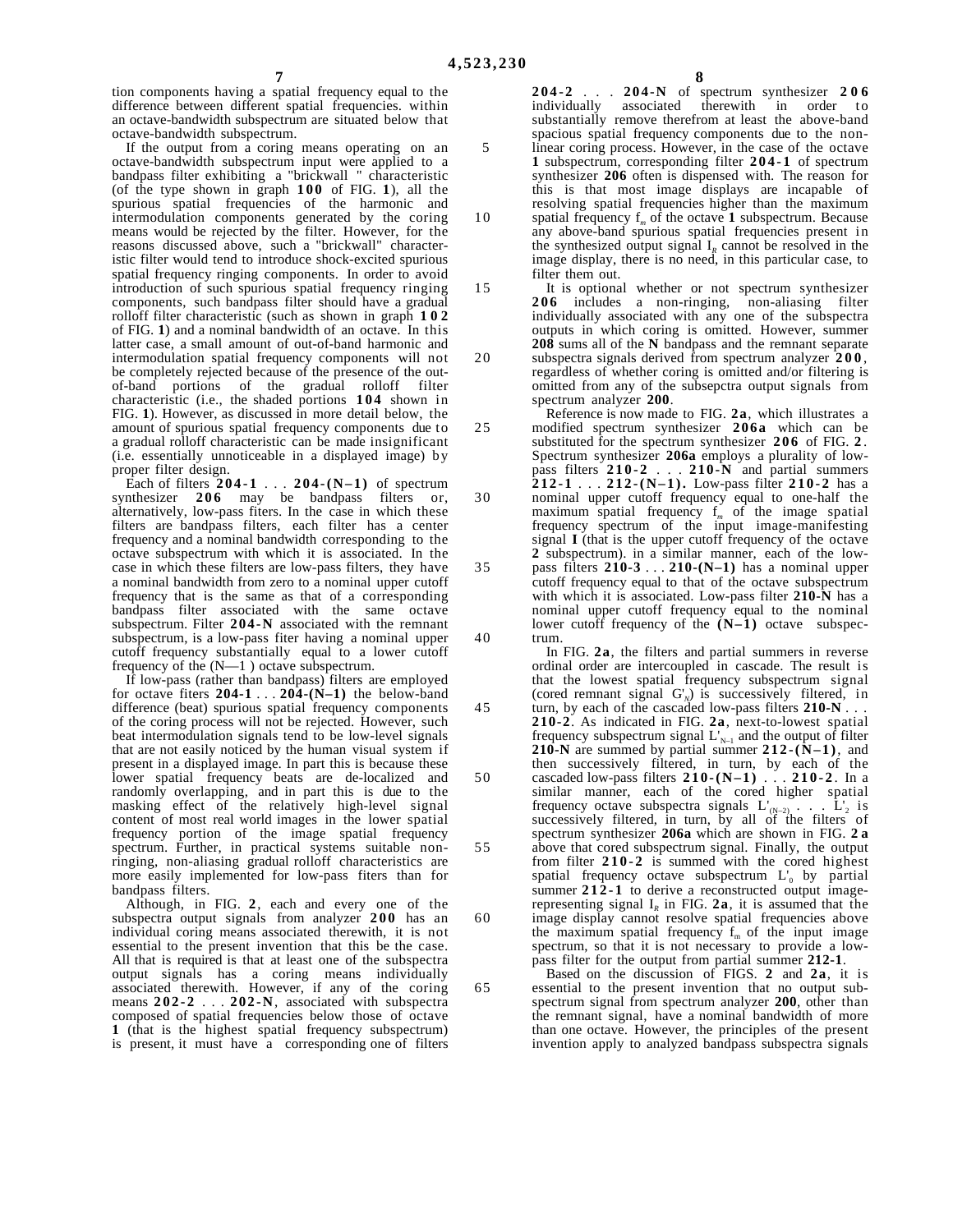45

50

55

60

65

each having a spatial frequency bandwidth smaller than one octave.

The Burt Pyramid spectrum analyzer and the Burt Pyramid spectrum synthesizer described in detail in the aforesaid co-pending Carlson et al. application, are particularly suitable for use in a practical implementation of spectrum analyzer **200** and spectrum synthesizer **206a** of the present invention for at least two reasons. First, the Burt Pyramid permits filters with gradual rolloff characteristics, rather than "brickwall" characteristics, to be suitable for use in both its spectrum analyzer and spectrum synthesizer. Second, in its most preferred form, the Burt Pyramid spectrum analyzer bandwidth subspectra output signals and a remnant subspectrum output signal.

The Burt Pyramid analyzer disclosed in the aforesaid co-pending Carlson et al. patent application operates on a sampled input signal designated  $G_0$ . In the following description of the Burt Pyramid, it is assumed that  $G_0$ , which corresponds with the image-representing input signal **I** of FIG. **2**, is in the form of a conventional video signal (e.g. an NTSC video signal) defining the spatial frequency spectrum of successively scanned twodimensional television images, which video signal first has been prefiltered to remove any component thereof representing a spatial frequency higher than a given maximum spatial frequency  $f_m$  and then has been sampled at a sampling frequency of at least twice f*m*.

The real-time Burt Pyramid analyzer disclosed in the aforesaid co-pending Carlson et al. patent application is shown in the FIG. **3a** functional diagram. As indicated in FIG. **3a**, the analyzer is comprised of a pipeline of generally similar sampled-signal translation stages **300-1** , **300-2** . . . **300-N**. Each of the respective stages operates at a sample frequency determined by the value of the digital clock  $CL_1$ ,  $CL_2$ ...  $CL_n$  individually applied thereto. The value of the clock applied to any particular one of the stages is lower than the value of the clock applied to any stage that precedes it. In the case of the present invention, the value of each of the 4C clocks of stages **300-2** . . . **300-N** is one-half of the clock of the immediately preceding stage.

As indicated in FIG. **3a**, stage **300-1** is comprised of convolution filter and decimation means **302** , delay means **304**, subtraction means **306** and expansion and interpolation filter means **308** . An input stream of digital samples  $G_0$ , having a sample frequency equal to the value of clock  $CL<sub>1</sub>$  is applied through convolution filter and decimation means **302** to derive an output stream of digital samples  $G_1$  at a sample frequency equal to the so value of clock  $CL<sub>2</sub>$ . The convolution filter has a low-pass function that reduces the center frequency of each image dimension represented by  $G<sub>1</sub>$  to one-half of the center-frequency of the corresponding dimension represented by  $G_0$ . At the same time, the decimation reduces the sample density in each dimension by one-half.

The respective digital samples of  $G_0$  are applied through delay means **304** as a first input to subtraction means **306**. At the same time, the reduced-density digital samples of  $G<sub>1</sub>$  are applied to expansion and interpolation filter **308**, which increases the sample density of the  $G$ samples back to that of  $G_0$ . Then, the expanded density interpolated  $G<sub>l</sub>$  samples are applied as a second input to subtraction means **306**. The presence of delay means **304** ensures that each pair of samples of  $G_0$  and  $G_1$ , which correspond with one another in spatial position, are applied to the first and second inputs of subtraction means 306 in time coincidence with one another. The output stream of successive samples  $L_0$  from subtraction means **306** decfines the highest spatial frequency in each dimension of the scanned image.

- 5 10 15 The structure of each of stages **300-2** . . . **300-N** is essentially the same as that of stage **300-1** . However, each of the higher ordinal numbered stages **300-2** . . . **300-N** operates on lower spatial frequency signals occurring at lower sample densities than its immediately preceding stage. More specifically, the output stream of successive samples  $L_1$  represents the next-to-highest octave of spatial frequencies in each image dimension, etc., so that, as indicated in FIG. **3a**, the Burt Pyramid analyzed signal is comprised of respective octave sample streams  $L_0$ . . .  $L_{N-1}$  (derived respectively from the subtraction means of each of stages **300-1** . . . **300-N**) together with a low-frequency remnant signal G<sub>N</sub>(derived from the output of the convolution filter and decimation means of stage **300-N**).
- 20 25 30 35 Referring to FIG. **3b**, there is a Burt Pyramid synthesizer corresponding to synthesizer **206a** of FIG. **2a**, for deriving the reconstituted output signal  $I<sub>R</sub>$ . This is accomplished by the use of appropriate delay means **310-0** . . . **310-(N–1)** operating on the cored sample streams  $L_0'$  . . .  $L_{N-1}$ , together with expansion and interpolation filters **312-1** . . **312-N** and summers **314-0** . . . **314-(N–1)**. As indicated, the lowest density remnant sample stream  $G_N$  has its sampling density doubled in each of the image spatial dimensions represented thereby by expansion and interpolation filter **312-N**, and is then added to a delayed sample stream  $L_{n-1}$  by the summer **314-(N–1)**. By iteration of this process—through successive synthesis stages, the reconstituted output signal  $I<sub>R</sub>$ , defining the cored twodimensional image at the highest sample density, is derived.

The respective convolution filters and interpolation filters employed by the Burt Pyramid are low-pass filters that must meet each of the following two constraints. First, each of these filters employs a symmetric kernel weighting function composed of at least three multiplier coefficients. Second, the multiplier coefficients of the kernel weighting function must provide equal contribution; that is all nodes at a given level must contribute the same total weight to nodes at the next higher level. Practical provision for a substantially nonringing, non-aliasing, localized transform filter characteristic, as required by the present invention, imposes additional constraints on the kernel weighting function employed by the convolution and interpolation low-pass filters of a Burt Pyramid analyzer and synthesizer used for implementing the present invention. These additional constraints will now be considered.

Because each stage of the Burt Pyramid analyzer shown in FIG. **3a** operates on a sampled input signal, the spatial frequency spectrum of such sampled input signal will not only include a baseband portion, but will include respective repeat portions consisting of both a lower and an upper sideband each modulating the fundamental of the sampling frequency and each of the harmonics of the sampling frequency. Further, in order to prevent aliasing, the sampling frequency should be at least twice the maximum frequency of the baseband spatial frequency spectrum of the sampled input signal to each stage of the Burt Pyramid analyzer.

By mathematical analysis, it can be shown that, at baseband, each of Burt Pyramid spectrum analyzer stages **300-1** . . . **300-N** approximates a non-ringing, non- aliasing localized transform device for deriving a corresponding octave-bandwidth one of Burt Pyramid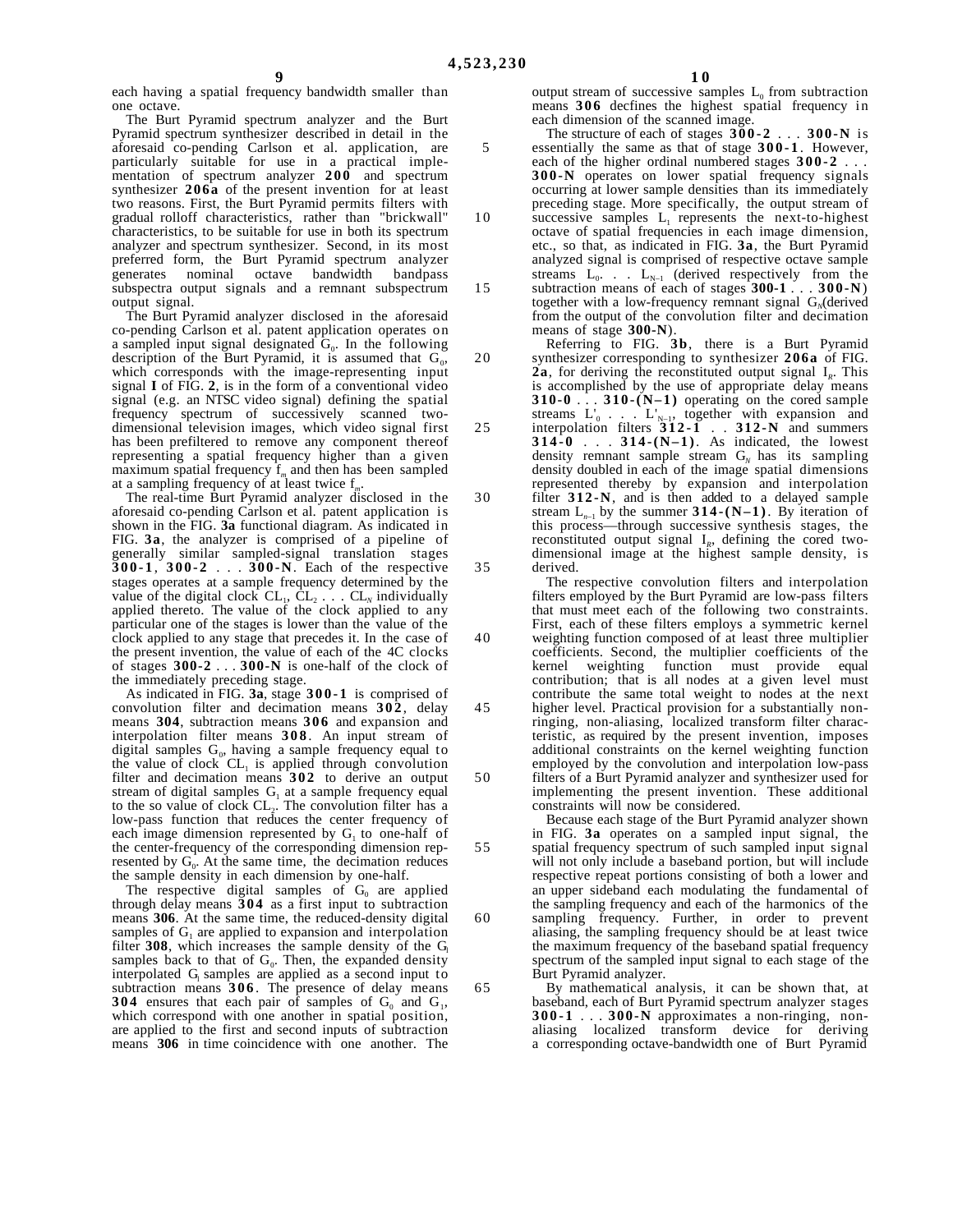analyzed signals  $L_0 \ldots L_{N-1}$  when each of the following listed relationships is true:

- 1. Over the spatial frequency range O≤f≤f*h*/4 (where f*<sup>h</sup>* is the nominal upper cutoff frequency of each octave subspectrum signal), the product of the respective normalized transmission characteristics of the convolution and interpolation filters of each stage is unity. Preferably, each of the convolution and interpolation filters of each stage, itself, has a transmission characteristic of unity over this range.
- 2. Over the spatial frequency range f*h*≤f≤3f*h*/4, the product of the respective normalized transmission characteristics of the convolution and interpolation filters of each stage has a gradual rolloff. Preferably, each of the convolution and interpolation filters of each stage, itself has a gradual rolloff over this range.
- 3. Over the spatial frequency range 3f*h*/4≤f≤f*h*, the product of the respective normalized transmission characteristics of the convolution and interpolation filters of each stage is zero. Preferably, each of the convolution and interpolation filters of each stage, itself, has a transmission characteristic of zero over this range.

Only the convolution fillter of stage **300-N** of the Burt Pyramid analyzer is employed to generate the remnant subspectrum signal G<sub>N</sub>. Therefore, in the case of stage **300-N,** the convolution filter thereof should substantially conform to each of criteria **1**, **2** and **3** , listed above. Also, each of the interpolation filters of the Burt Pyramid synthesizer shown in FIG. **3b** should conform to each of these three criteria (where  $f<sub>h</sub>$ , in the case of the synthesizer, is the upper cutoff frequency of the signal output of the summer immediately following each interpolation ftiter of FIG. 3b).

The design of practical convolution and interpolation filters must not only substantially conform to all three of the above-listed criteria, but also must conform to the constraints of symmetrical and equal-contribution kernel weighting functions, discussed above. Such a Burt Pyramid sampled-signal convolution or interpolation filter employing a kernel weighting function comprised of only three multiplier coefficients cannot meet either above-listed criterion **1** or criterion **3**. For a sampling frequency just equal to twice the nominal upper cutoff frequency  $f_h$  of an octave (the minimum sampling frequency necessary to prevent aliasing), a five multiplier-coeffcient kernel weighting function sampledsignal Burt-Pyramid convolution or interpolation filter can be designed which meets either of the above-listed criteria **1** and **2**, but not both. To design a practical Burt-Pyramid convolution or interpolation filter which meets all of the above-listed three criteria requires at least a seven multiplier-coeffcient kernel weighting function sampled-signal filter. More particularly, for the case in which the sampling frequency has its minimum substantially non-aliasing value of just twice the nominal upper cutoff frequency f*h* of the filter inputsignal spectrum, the FIG. **4** baseband filter characteristic (substantially meeting all of the above-listed three criteria) is defined by the seven multiplier-coeffcient, symmetrical, equal contribution filter kernel weighting function shown in FIG. **4a**, when the variable p has a value of minus  $(-)0.052$ .

For the case under discussion (in which the sampling frequency has its nominal minimum non-aliasing value), a seven multiplier-coefficient kernel weighting function provides a substantially localized transform, since it operates on a relatively localized image region. A nine multiplier-coefficient kernel weighting function (which is usually sufficiently small to still provide a substantially localized transform for its nominal minimum non-aliasing sampling frequency) may be desirable because it permits a greater fine-tuning capability than does a seven multiplier-coefficient kernel weighting function in defining the shape of the gradual rolloff portion of the baseband filter characteristic. However, for a nominal minimum nonaliasing sampling frequency, the filter transform tends to become more and more non-localized as the number of multiplier coefficients of the filter kernel weighting function increases beyond nine and this is undesirable. On the other hand, if the filter input signal is oversampled (i.e. the sampling frequency is significantly greater than twice the nominal upper cut-off frequency  $f<sub>h</sub>$  of the filter input signal spectrum) the number of multiplier coefficients in the kernel weighting function must be increased accordingly to provide the same filter characteristic with the same degree of localization. For instance, if the sampling frequency in FIGS. **4** and **4a** were four time f*h*, the kernel weighting function having the same envelope as the kernel weighting function of FIG. **4a** would be comprised of thirteen to fifteen multiplier coefficients (that is, an interpolated value multipler coeffcient would be inserted between each pair of adjacent multiplier coefficients of FIG. **4a**).

Because coring is a non-linear process and introduces artifacts, it is not desireable to core any more than is necessary to remove the noise that is actually present in the signal input to the coring means. Put another way the coring threshold should be maintained at the lowest level sufficient to remove the amount of noise then currently present in the signal input to the coring means. FIG. **5** is a block diagram of a preferred embodiment of each of coring means **202-1** . . . **202-N** for use with a standard (e.g. NTSC) video signal representing a scanned twodimensional television image. As is known in television, such as video signal includes successive interlaced scanned fields, with each scanning field being made up of an active field portion, during which image information is transmitted, and a vertical blanking portion, during which no image information is transmitted. The noise present during the vertical blanking portion of each successive field can be employed as a measure of the noise component during the active portion of the following field

As shown in FIG. **5**, coring means **202-K** (where **K** corresponds with any ordinal one of coring means **202- 1** . . . **202-N**) is comprised of switch **500** to which a control signal is applied for closing switch **500** only during the occurrence of the vertical blanking portion of each successive field. Therefore, switch **500** is maintained in its open condition during the entire active portion of each successive field. The  $L_{K-1}$  subspectrum output signal, associated with coring means **202-K** is applied as a signal input to both switch **500** and nonlinear amplifier **502** . Thus, only the noise component of  $L_{K-1}$  is forwarded by closed switch **500** to rectifier **504** (since the signal during a vertical blanking portion consists solely of noise). The rectified noise component from rectifier **504** is applied to integrator **506** , which exhibits a time constant to sufficiently long to stretch the rectified noise component signal occurring during each vertical blanking portion of a field to entirely cover the immediately following active portion of the field. Therefore, integrator **506** generates a dc threshold sig-

5

10

15

20

25

30

35

40

45

50

55

60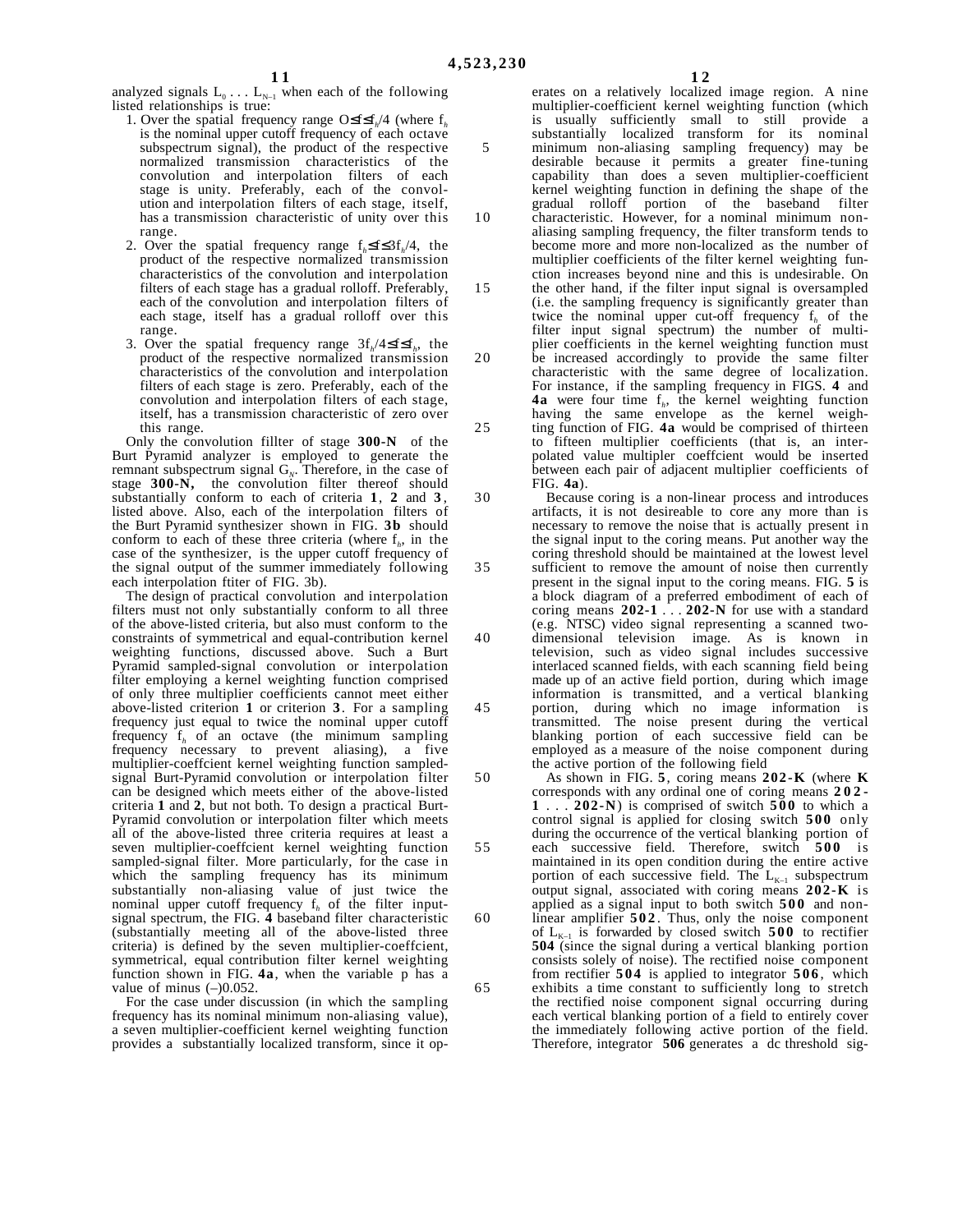10

15

20

25

30

35

40

45

50

55

60

65

nal having an adjustable magnitude  $\varepsilon_K$  for each active portion of a field that is proportional to the absolute level of the noise component (and is consequently directly related to the strength of the noise component) during the immediately preceding vertical blanking portion of a field. This adjustable threshold is applied as a control signal to non-linear amplifier **502** . In addition, the gain of a non-linear amplifier of each one of coring means **202-N** . . . **202-K** is individually adjusted by a gain adjust control so that the effect on overall signal gain of the different thresholds for each of coring means **202-1** . . . **202-N** is compensated for. More particularly as the threshold magnitude  $\varepsilon_k$  becomes relatively larger, the relative power of the cored output signal  $\dot{L}_{K-1}$  from non-linear amplifier **502** becomes smaller compared to that of the  $L_{K-1}$  input signal thereto. The gain adjustment compensates for this fact so that the power contribution to the synthesizer output signal I*<sup>R</sup>* signal from each separately cored subspectrum signal such as the  $L'_{K-1}$  output from non-linear amplifier  $\overline{502}$ remains substantially the same as that of the corresponding  $L_{K-1}$  subspectrum signal to the input signal **I** to the spectrum analyzer.

Non-linear amplifier **502** operates by amplifying only that portion of the  $L_{K-1}$  input signal thereto which has an absolute level exceeding the current magnitude of the adjustable threshold. Thus, even when the absolute level of the input signal exceeds the current magnitude of the adjustable threshold, only the clipped portion of the input signal that exceeds the current magnitude is passed by non-linear amplifier **502** and contributes to the coring means  $L'_{K-1}$  output signal power. An alternative technique would be to compare the absolute level of the input signal with the magnitude of the adjustable threshold and, if the absolute level of the input signal exceeds the magnitude of the threshold, all of the input signal would be passed to the  $L_{K-1}$  output otherwise, none of the input signal would be passed. This alternative technique has the advantage that appreciably more of the input signal power is retained in the output signal power. However. in wide-band coring schemes, a disadvantage of this alternative technique is that it tends to produce a high spatial frequency artifact known as "sparkle" in the displayed image derived from the output of such a coring means. However, an image processing system using narrow-band coring in accordance with the principles of the present invention the filtering after coring suppresses "sparkle", making this alternative technique more practical.

What is claimed is:

- **1**. An image-processing system comprising:
- a substantially non-ringing, non-aliasing, localized transform spectrum analyzer responsive to an input image-representing signal defined in at least one dimension of the represented image by a spectrum of spatial frequencies within a range extending downward from a maximum frequency f<sub>m</sub> to zero, said analyzer separating said input-signal spectrum in descending spatial frequency order starting from f*<sup>m</sup>* into a group of one or more contiguous bandpass subspectra output signals subspectrum has a nominal bandwidth no greater than one octave within said range, and into a remnant subspectrum output signal contining all those spatial frequencies of said input-signal spectrum which are below those contained in the lowest spatial frequency bandpass subspectrum output-signal;
- means for coring at least one of said bandpass subspectra output signals and remnant subspectrum output signal, thereby introducing spurious out-ofband spatial frequency components into each cored subspectrum outpot signal; and
- a spectrum synthesizer coupler to said analyzer through said coring means and responsive to all of said subspectra signals from said analyzer being applied thereto for deriving an output imagerepresenting signal;
- wherein said synthesizer is comprised of substantially non-ringing, non-aliasing filter non-ringing, non-aliasing filter means individually associated with the subspectrum of at least each cored signal that is lower than the highest spatial frequency bandpass subspectrum output signal, for substantially removing at least those spurious frequency components therefrom which are above-band with regard to that subspectrum, and means for summing all said subspectra signals, including both any that has been cored and/or filtered and any that has been neither cored nor filtered thereby to derive said output image representing signal;
- whereby any noise component originally present in the spectrum of said input image-representing signal has been reduced in the spectrum of said output image-representing signal without introducing any significant amount of aliasing or other spurious spatial frequency component in the spectrum of said output image-representing signal.
	- **2**. The system defined in claim **1**, wherein said output image-representing signal is to be employed to display an image on a display device having a resolution capability insufficient to noticeably display any spatial frequency higher than f*m*; and
		- said highest spatial frequency octave output signal from said spectrum is coupled through said coring means to said summing means without having any of said synthesizer filter means individually associated therewith.

**3**. The system defined in claim **1**, wherein each of said synthesizer filter means is comprised of a low-pass filter having a gradual rolloff about a nominal cutoff frequency equal to the upper spatial frequency of the subspectrum with which that filter means is individually associated.

**4**. The system defined in claim 3, wherein said synthesizer comprises:

- at least two of said low-pass filters that are coupled in cascade through a summer, a first of said filters being individually associated with a relatively lower one of said subspectra and a second of said filters being individually associated with a relatively higher one of said subspectra;
	- means for applying said relatively lower one of said subspectra signals as an input to said first of said low-pass filters;
		- means for applying the output of said first of said low-pass filters as a first input to said summer;
		- means for applying said relatively higher one of said subspectra signals as a second input to said summer; and
		- means for applying the output of said summer as an input to said second of said low-pass filters;
		- whereby said lower one of said subspectra signals is filtered by both said first and second of said cascaded low-pass filters.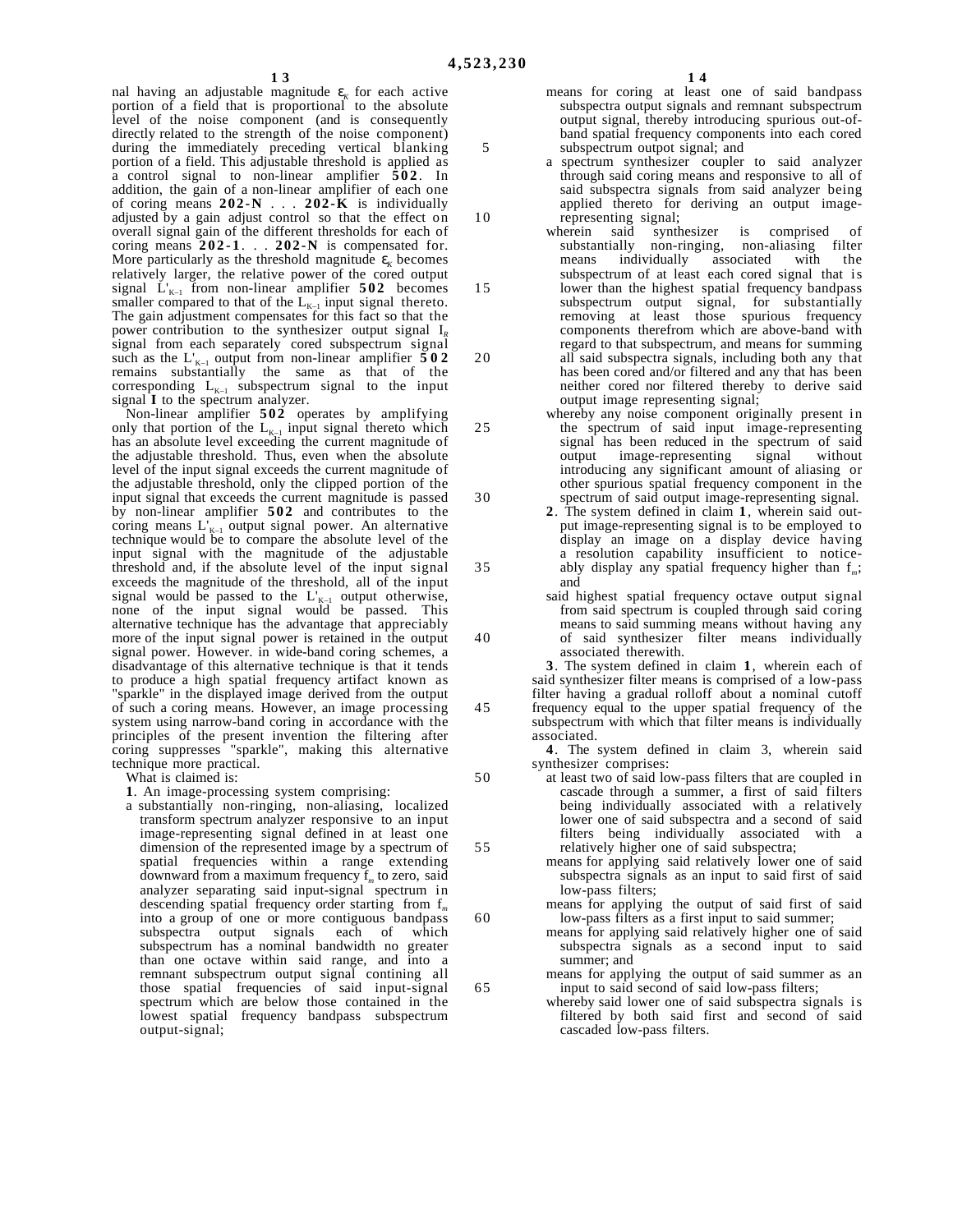**5**. The system defined in claim **4**, wherein both said lower and higher ones of said subspectra signals are cored subspectra signals.

**6**. The system defined in claim **5**, wherein said lower and higher ones of said subspectra are contiguous subspectra.

**7**. The image-processing system defined in claim **1** , wherein:

- said input image-representing signal is a video signal representing an image that has been scanned in at least said one dimension; said video signal contains no temporal frequency corresponding to an image spatial frequency greater than f*m*, and said video signal is sampled at a temporal sampling frequency corresponding to at least twice f*m*;
- said spectrum analyzer is a Burt Pyramid spectrum analyzer including one stage for deriving the highest one of said subspectra output signals therefrom, said one stage including (1) convolution filter-decimation means responsive to said sampled video signal for deriving a first filtered output signal therefrom at one-half the sample frequency of said video signal, (2) expander-interpolation means having said first filtered output signal applied as an input thereto for deriving a second filtered output signal therefrom at the same sample frequency as said video signal, and (3) means for subtracting the level value of each sample of said second filtered output signal from the level value of the corresponding sample of said video signal to thereby derive said highest one of said subspectra output signals as the output from said subtraction means; and
- each of the convolution filter and interpolation filter of said one stage exhibits a filter spatial frequency characteristic in accordance with a symmetrical equal-contribution kernel weighting function that includes at least seven multiplier-coefficients having respective values such that the product of the respective filter spatial frequency characteristics of said convolution and interpolation filters is a given spatial frequency characteristic (a) which is substantially unity over a spatial frequency range extending from zero to  $f<sub>m</sub>/4$  (b) which has a gradual rolloff over a spatial frequency range extending from  $f_{m}/4$  to  $3f_{m}/4$  and (c) which is substantially zero over a spatial frequency range extending from 3f*m*/4 to  $f_n$ .

**8**. The image-processing system defined in claim **7**, in which each of said convolution and interpolation filters so exhibits said given spatial frequency characteristic.

**9**. The image-processing system defined in claim **8** , wherein:

said Burt Pyramid analyzer includes N stages where N is a plural integer and said one stage is the first ordinal one of said N stages, for respectively deriving each of said bandpass subspectra output signals, and at least each of said second to  $(N-1)$ th stage includes (1) a convolution filter decimation means responsive to the first filtered output signal from the convolution filter decimation means of the immediately preceding stage for deriving a first filtered output therefrom at one-half the sample frequency of that of the first filtered output signal from the convolution filter-decimation means of the immediately preceding stage (2) expanderinterpolation filter means having said first filtered output of that stage applied as an input thereto for deriving a second filtered output signal therefrom at the sampling frequency of the first filtered output signal of the immediately preceding stage, and (3) means for subtracting the level value of each sample of said second filtered output signal of a stage from the corresponding sample of the first filtered output signal of the immediately preceding stage to thereby derive an octave-bandpass subspectra output signal corresponding to that stage; and

each of the convolution filter and interpolation filter of each of said second to (N–1)th stage exhibits a filter spatial frequency characteristic in accordance with a symmetrical, equal contribution kernel weighting function that includes at least seven multiplier-coeffcients having respective values such that the respective spatial frequency characteristic of said convolution filter and interpolation filter of a stage (a) is substantially unity over a range extending from zero to  $f_{m}/4$  where  $f_{m}$  is the nominal upper frequency of the spatial frequency spectrum of the first filtered output signal of the immediately preceding stage, (b) has a gradual rolloff over a spatial frequency range extending from  $f_m/4$  to  $3f_m/4$ and (c) is substantially zero over a spatial frequency range extending from  $3f_m/4$  to  $f_m$ .

**10**. The image-processing system defined in claim **9** , wherein:

wherein all of the second to Nth stages include the elements (1) (2) and (3) defined in claim **9** and have the spatial frequency characteristics (a), (b) and (c) defined in claim **9**,

and said remnant subspectra output signal of said analyzer is the first filtered output signal of said Nth stage.

**1 1** . The image-processing system defined in claim **1 0** , wherein said synthesizer is a Burt Pyramid synthesizer including:

- 40 45 50 55 an ordinal set of N expander-interpolation filter means and summers that individually correspond with each of the N stages of said Burt Pyramid analyzer, said expander-interpolation filter means and summers being intercoupled in cascade in reverse order with the output of each expanderinterpolation filter means being applied as a first input to a summer and the output of that summer being applied as an input to the immediately preceding ordinal one of said expanderinterpolation filter means in said set, said remnant subspectrum signal being applied as an input to the Nth expander-interpolation filter means of said set, the bandpass subspectrum signal associated with each of said N stages of said analyzer being applied as a second input to the corresponding summer of said set, whereby the output of the summer of said set corresponding to the first stage of said analyzer constitutes said output image-representing signal; and
	- wherein each of the interpolation filters exhibits a filter spatial frequency characteristic in accordance with a symmetrical equal contribution kernel weighting function that includes at least seven multiplier-coefficients having respective values such that the respective spatial frequency characteristic of said interpolation filter of a stage (a) is substantially unity over a range extending from zero to  $f_m/4$  where  $f_m$  is the nom-<br>inal upper frequency of the spatial frequency spectrum of the first filtered output signal of the

10

15

20

25

30

35

60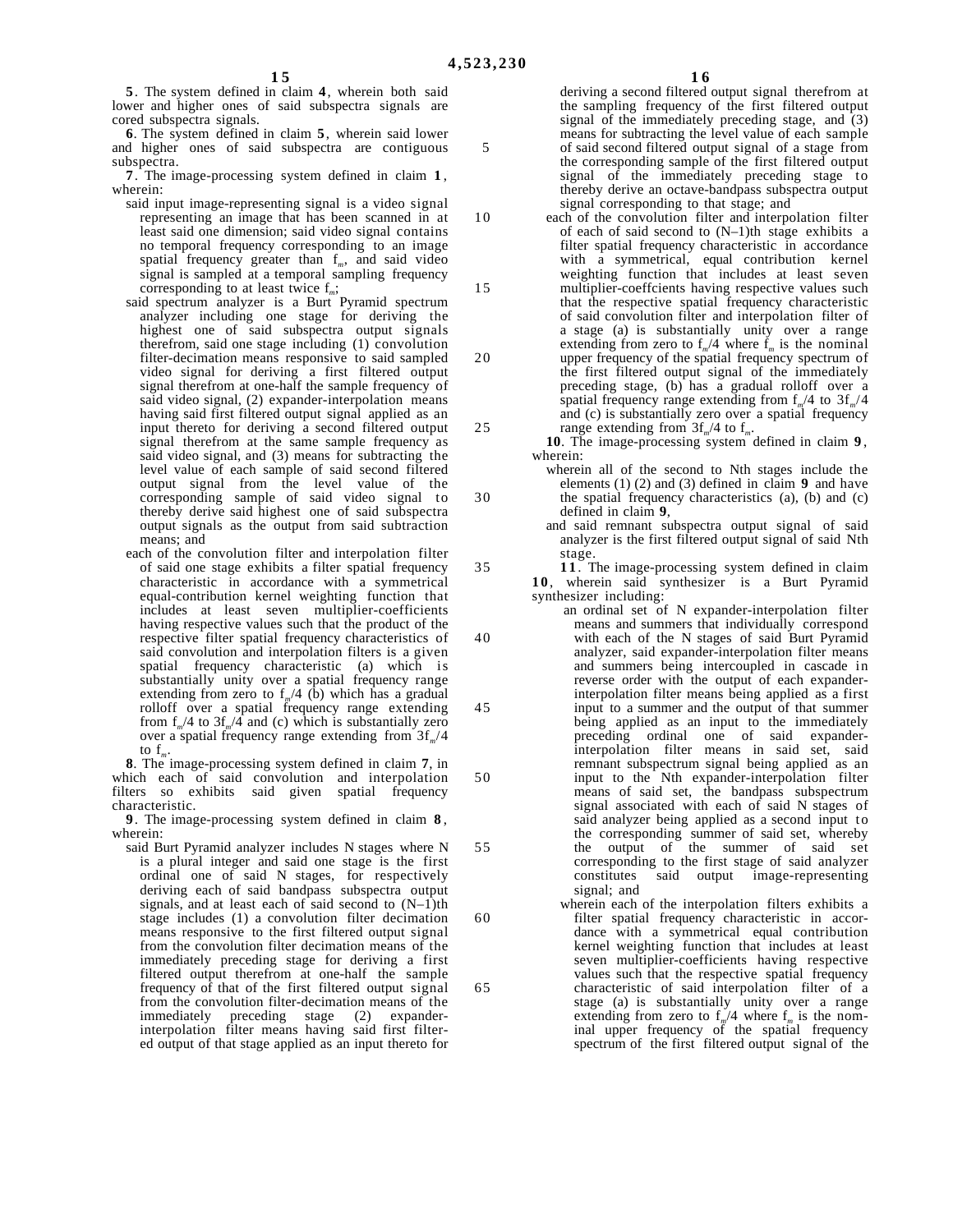10

15

20

25

30

35

40

45

50

55

immediately preceding stage, (b) has a gradual rolloff over a spatial frequency range extending from f<sub>m</sub>/4 to  $3f_m/4$ , and (c) is substantially zero over a spatial frequency range extending from 3f*m*/4 to f*m*.

**1 2** . The image-processing system defined in claim **1 1** , wherein said input-image-representing signal is a video signal representing a two-dimensional image that has been scanned in both of said two dimensions.

**13**. The image-processing system defined in claim **1**, wherein said input-image-representing signal is a video signal representing a two-dimensional image that has been scanned in both of said two dimensions.

**1 4** . The image-processing system defined in claim **13**, wherein:

- said video signal is a television raster-scanned video signal comprised of successively-occurring scanning fields, each of said scanning fields including a blanking portion followed by an active video portion; and
- each of said coring means includes first means comprised of switch means and time-constant means for deriving an adjustable threshold control signal having a magnitude during the active video portion of each scanning field which is a direct function of the noise level of the subspectrum output signal applied as an input to that coring means solely during the blanking portion of that scanning field, and second means controlled by said threshold control signal for deriving an output from that coring means only if the level of the input signal to that coring means during each scanning field exceeds the magnitude of said threshold control signal during that scanning field.

**1 5** . An image processing system for processing an input spectrum-analyzed image-representing signal, wherein said image-representing signal that has been spectrum-analyzed defines, in at least one dimension of the represented image spectrum, spatial frequencies within a range extending from a maximum frequency f<sub>m</sub> down to zero, and wherein said spectrum-analyzed image-representing signal, starting with f*m*, is comprised, in descending spatial frequency order, of a group of one or more separate contiguous bandpass subspectra signals, each of which has a nominal bandwith no greater than one octave within said range, and a remnant subspectrum signal containing all those spatial frequencies of said image-representing signal spectrum which are below those contained in the lowest spatial frequency bandpass spectrum signal; said system including:

- means for coring at least one of said bandpass subspectra signals, thereby introducing spurious out-of-band spatial frequency components into each cored subspectrum signal; and
- a spectrum synthesizer coupled to said coring means and having all analyzed subspectra signals including both those that have been cored and those that have not been cored, applied thereto for deriving an output image-representing signal;
- wherein said synthesizer is comprised of substantially non-ringing, non-aliasing filter non-ringing, non-aliasing filter means individually associated with the subspectrum of at least each cored signal that is lower than the highest spatial frequency bandpass subspectrum output signal, for substantially removing at least those spurious frequency components therefrom which are above-band, and means for summing all said subspectra signals,

including both any that has been cored and/or filtered and any that has been neither cored nor filtered, thereby to derive said output imagerepresenting signal;

whereby any noise component originally present in said spectrum analyzed image-representing signal has been reduced in the spectrum of said output image-representing signal without introducing any significant amount of aliasing or other spurious spatial frequency component in the spectrum of said output image-representing signal.

**16**. The system defined in claim **15**, wherein:

- said output image-representing signal is to be employed to display an image on a display device having a resolution capability insufficient to noticeably display any spatial frequency higher than f*m*; and
- said highest spatial frequency octave output signal from said spectrum is coupled through said coring means to said summing means without having any of said synthesizer filter means individually associated therewith.

**17**. The system defined in claim **15**, wherein each of said synthesizer filter means is comprised of a low-pass

- filter having a gradual rolloff about a nominal cutoff frequency equal to the upper spatial frequency of the subspectrum with which that filter means is individually associated.
- 18. The system defined in claim 17, wherein said synthesizer comprises:
- at least two of said low-pass filters that are coupled in cascade through a summer, a first of said filters being individually associated with a relatively lower one of said subspectra and a second of said filters being individually associated with a relatively higher one of said subspectra;
	- means for applying said relatively lower one of said subspectra signals as an input to said first of said low-pass filters;
	- means for applying the output of said first of said lowpass filters as a first input to said summer;
	- means for applying said relatively higher one of said subspectra signals as a second input to said summer; and
- means for applying the output of said summer as an input to said second of said low-pass filters;
	- whereby said lower one of said subspectra signals is filtered by both said first and second of said cascaded low-pass filters.

**1 9** . The system defined in claim **1 8** , wherein both said lower and higher ones of said subspectra signals are cored subspectra signals.

**20**. The system defined in claim 19, wherein said lower and higher ones of said subspectra are contiguous subspectra.

**2 1** . The image-processing system defined in claim **15**, wherein:

- said image-representing signal which has been spectrum analyzed is a video signal representing an image that has been scanned in at least said one dimension; said video signal contains no temporal frequency corresponding to an image spatial frequency greater than f*m*, and said video signal is sampled at a temporal sampling frequency corresponding to at least twice f*m*;
	- said group of bandpass subspectra signal is comprised of N bandpass subspectra signals, where N is a plural integer;

65